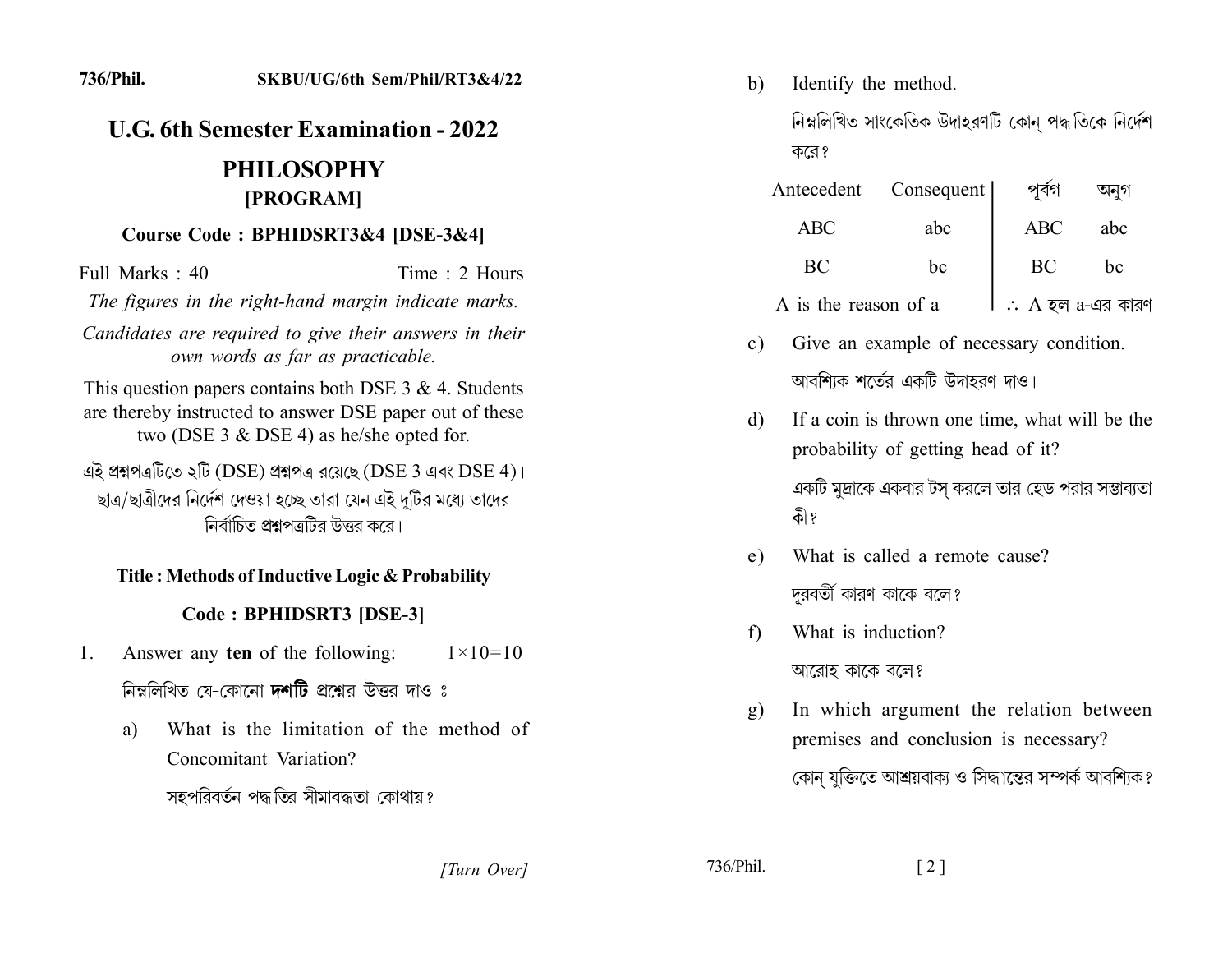Write the name of the book where Mill h) discuss about the methods of inductive inference.

> মিল যে বইয়ে আরোহানমানের পদ্ধ তিগুলি নিয়ে আলোচনা করেছেন সেই বইটির নাম লেখো।

Give an example where the method of  $\mathbf{i}$ agreement can be applied.

> একটি উদাহরণ দাও যেখানে অন্বয়ী পদ্ধতি প্রয়োগ করা যেতে পারে।

- Which method is given central importance in  $\mathbf{i}$ almost all kind of scientific investigation? কোন পদ্ধ তিকে বৈজ্ঞানিক অনুসন্ধানের সর্বাপেক্ষা গুরুত্বপূর্ণ বলে মনে করা হয়?
- What is the common characteristic of those  $k)$ methods except the method of concomitant variation? সহপরিবর্তন পদ্ধতি ছাডা আর যে সকল পদ্ধতি আছে তাদের মিল কোথায়?
- Which method is not a seperate method?  $\left| \right|$ কোন পদ্ধতিটি স্বতন্ত্ৰ পদ্ধতি নয়?
- What are the demands made by Mill regarding  $m)$ his methods? মিলের পদ্ধতিগুলি সম্পর্কে দাবী গুলি কি কি?

 $\begin{bmatrix} 3 \end{bmatrix}$ 

- 
- 736/Phil

[Turn Over]

Write the name of any one Philosopher who  $n)$ criticized the demands made by Mill about his method.

> অন্ততঃপক্ষে একজন দার্শনিকের নাম লেখ যিনি কিনা মিলের পদ্ধ তিগুলির দাবী সম্পর্কে সমালোচনা করেছেন?

- 'Introduction to Logic' is written by \_\_\_\_\_\_\_.  $\Omega$ 'Introduction to Logic' লিখেছেন ।
- Answer any five of the following:  $2_{-}$  $2 \times 5 = 10$ নিম্নলিখিত যে-কোনো পাঁচটি প্রশ্নের উত্তর দাও ঃ
	- Give the definition of the method of Residue a) পরিশেষ পদ্ধতির সংজ্ঞা দাও।
	- What is the Multiplication Theorem of  $b)$ Probability?

সম্ভব্যতা নির্ণয়ের গুণের সূত্রটি কী?

- What do you mean by the law of causation?  $c$ ) কাৰ্য-কাবণ নিয়ম বলতে কি বোঝ?
- Write the definition of any one method of d) scientific enquiry following Mill. মিলকে অনুসরণ করে যে কোন একটি বৈজ্ঞানিক অনুসন্ধানের পদ্ধতির লক্ষণ দাও।
- What is the main defect of the method of  $e)$ agreement?

অন্বয়ী পদ্ধতির মূল দোষ কোথায়?

736/Phil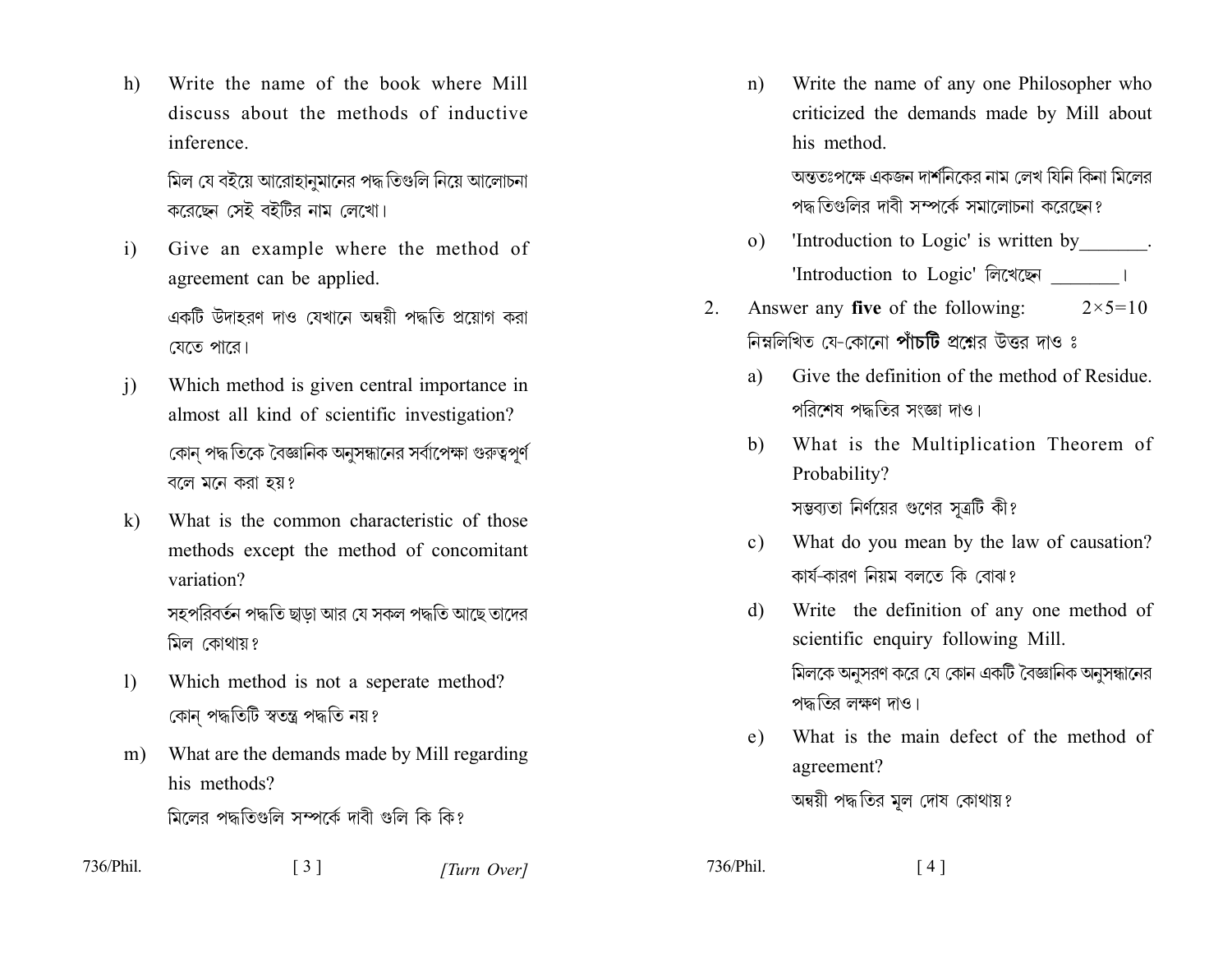- Why the application of the method of  $f$ difference is too narrow? ব্যতিরেকী পদ্ধতির প্রয়োগক্ষেত্র খুবই সংকীর্ণ কেন?
- Suppose the probability of getting head is  $\frac{1}{2}$ g) after throwing a coin? Which type of probability is this? ধর, একটি মূদ্রাকে নিক্ষেপ করলে হেড পড়ার সম্ভাবনা  $\frac{1}{2}$ এক্ষেত্রে কোন ধরণের সম্ভাবনার কথা বলা হয়েছে?
- What will be the probability of getting 6 after  $h$ throwing a dice for three times? একটি ছক্কাকে পর পর তিনবার দান দিলে ছয় পডার সম্ভাবনা কত?
- Answer any two of the following:  $\mathcal{E}$  $5 \times 2 = 10$ নিম্নলিখিত যে-কোনো **দটি** প্রশ্নের উত্তর দাও ঃ
	- How does Copi criticise the Mill's methods? a) কপি কিভাবে মিল এর পদ্ধতিগুলির সমালোচনা করেন?
	- What are the advantages of the joint methods b) of agreement and difference? অন্বয়-ব্যতিরেক পদ্ধতির সুবিধা গুলি কি কি?
	- What is addition theorem? How this theorem  $c)$ is applied? যোগফল উপপাদ্যের সূত্রটি কি? এটাকে কিভাবে প্রয়োগ করা হয়?
- Answer any one of the following:  $10 \times 1 = 10$  $\overline{4}$ নিম্নলিখিত যে-কোনো **একটি** প্রশ্নের উত্তর দাও ঃ
	- Explain the four types of causes with a) example.

চার প্রকার কারণ উদাহরণ সহ ব্যখ্যা কর।

Explain with the examples, the method of b) concomitant variation following Mill.

> মিলকে অনুসরণ করে সহপরিবর্তন পদ্ধতির উদাহরণ সহযোগে ব্যাখ্যা কর।

What is the probability of getting exactly  $\overline{1}$  $c)$ 10 if the dice is thrown for two times? 5

> একটি ছক্কাকে দুবার দান দিলে প্রকৃতপক্ষে ১০ পড়ার সম্ভাবনা কত?

 $\overline{11}$ An urn has three red balls, five black balls and four green balls. What will be the probability of getting the red balls, after taking one ball for three times and the ball is not kept in the urn again? 5 একটি পাত্রে তিনটি লাল, পাঁচটি কালো ও চারটি সবজ বল রয়েছে। যদি পরপর তিনবার বল নেওয়া হয় কিন্তু সেই বলটি পুনরায় পাত্রে ফিরিয়ে না দেওয়া হয় তাহলে বলটির লাল হওয়ার সম্ভাবনা কত?

736/Phil.

736/Phil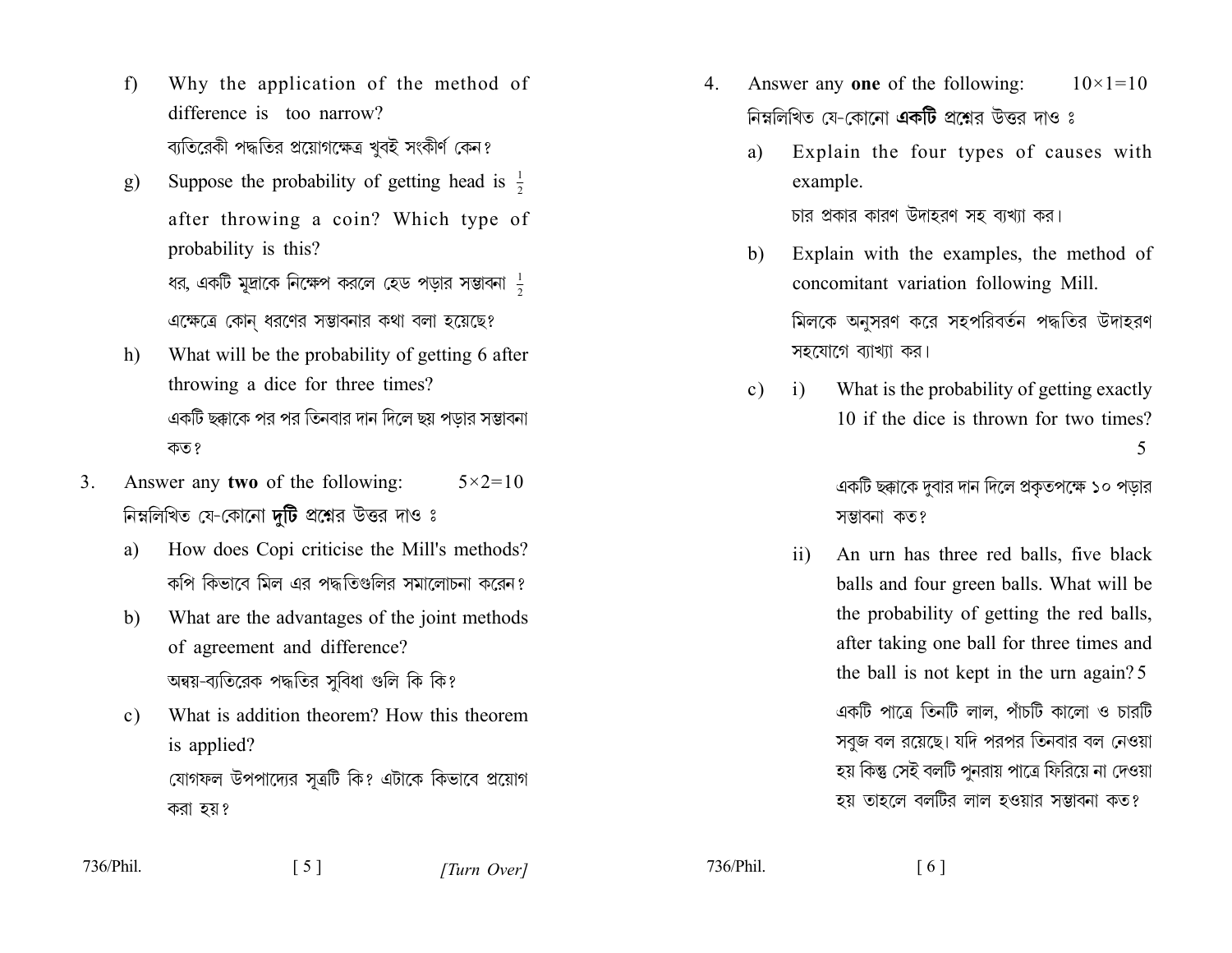## Title: Nyaya Code: BPHIDSRT4 (DSE 4)

- Answer any ten of the following:  $1 \times 10 = 10$  $\mathbf{1}$ . নিম্নলিখিত যে-কোনো **দশটি** প্রশ্নের উত্তর দাও ঃ
	- a) What is the meaning of 'anumana'? 'অনুমান' শব্দটির অর্থ কি?
	- What is *pramana*? b) প্ৰমাণ কাকে বলে?
	- What is *pararthanumana*?  $c)$ পরার্থানুমান কি?
	- What is hetu?  $\mathbf{d}$ হেতু কি?
	- What is  $s\overline{a}dhva$ ? e) সাধ্য কাকে বলে?
	- What *purvavat-anumana*? f) পূৰ্ববৎ অনুমান কি?
	- What is the meaning of 'het  $\overline{abh\overline{a}}sa$ '? **g**) 'হেত্বাভাস' শব্দটির অর্থ কি?
	- What is tarka? h) 'তৰ্ক' কাকে বলে?
- 736/Phil.

What is samavyapti?  $\mathbf{i}$ সমব্যাপ্তি কাকে বলে?

 $\mathbf{i}$ How many kinds of *asiddha hetvabhasa* is there?

অসিদ্ধ হেত্বাভাস কয় প্রকার?

- Give an example of *pancavayvinyaya*.  $\bf k$ পঞ্চাবয়বী ন্যায়ের একটি উদাহরণ দাও।
- What do you understand by paramarsa?  $\mathbf{D}$ পরামর্শ বলতে কি বোঝ?
- What is Upadhi?  $m)$ উপাধি কি?
- Write the name of three types of Linga.  $n)$ তিনপ্রকার লিঙ্গের নাম লেখ।
- In which relation  $Jn\overline{a}na$  remains  $Atm\overline{a}n$ ?  $\Omega$ জ্ঞান আত্মার কোন্ সম্বন্ধে থাকে?
- Answer any five of the following:  $2 \times 5 = 10$ 2. নিম্নলিখিত যে-কোনো পাঁচটি প্রশ্নের উত্তর দাও ঃ
	- What is the difference between *anumana* and a) anumiti?

অনুমান ও অনুমিতির মধ্যে পার্থক্য কি?

What are the different forms of  $hetv\overline{a}bh\overline{a}sa$ ?  $b)$ হেত্বাভাস কয় প্রকার?

736/Phil.